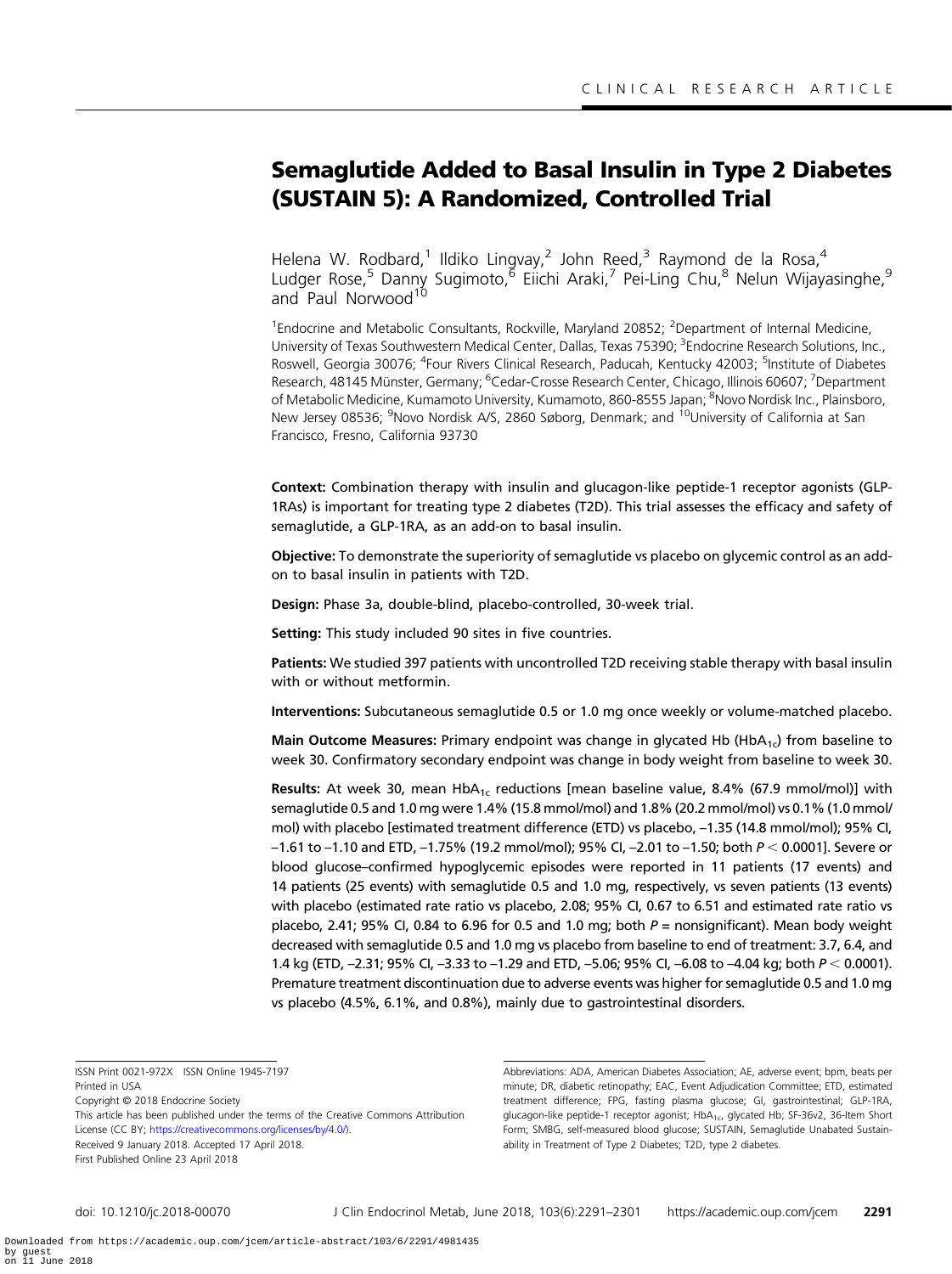#### **Conclusions:** Semaglutide, added to basal insulin, significantly reduced  $HDA_{1c}$  and body weight in patients with uncontrolled T2D vs placebo. (J Clin Endocrinol Metab 103: 2291–2301, 2018)

Type 2 diabetes (T2D) is a complex disorder that re-quires individualized treatment strategies. Because of its progressive nature, many individuals receiving basal insulin require intensification of therapy to maintain optimal glycemic control and to reduce the risk of complications [\(1](#page-9-0)–[5](#page-9-0)). Although increasing the basal insulin dose and/or adding mealtime insulin is often effective, this approach can increase the risk of hypoglycemia and lead to weight gain in an often overweight population ([6](#page-9-0)).

Glucagon-like peptide-1 receptor agonists (GLP-1RAs) reduce blood glucose levels, with a low risk of hypoglycemia, and decrease body weight through reduced appetite and energy intake [\(7](#page-9-0)–[9](#page-9-0)). Furthermore, GLP-1RAs in combination with basal insulin have been shown to reduce glycated Hb  $(HbA_{1c})$  and body weight, with a relatively low risk of hypoglycemia ([10, 11](#page-9-0)). To improve treatment adherence and health-related quality of life for patients, recent efforts have focused on the development of once-weekly GLP-1RAs ([12](#page-9-0)–[14\)](#page-9-0).

Semaglutide is a GLP-1 analog for the treatment of T2D. It has 94% amino acid sequence homology with native GLP-1 and is structurally similar to liraglutide ([15,](#page-10-0) [16](#page-10-0)). Its minor structural modifications make it less susceptible to degradation by dipeptidyl peptidase-4 and improve binding to albumin ([15\)](#page-10-0). These modifications result in a half-life of  $\sim$ 1 week ([15\)](#page-10-0), enabling onceweekly subcutaneous administration [\(17](#page-10-0), [18](#page-10-0)).

The objective of this phase 3a, Semaglutide Unabated Sustainability in Treatment of Type 2 Diabetes (SUSTAIN) 5 trial was to demonstrate the superiority of once-weekly semaglutide (0.5 and 1.0 mg) vs placebo on glycemic control in patients with uncontrolled T2D on basal insulin therapy.

## Materials and Methods

## Trial design

This 30-week, randomized, double-blind, placebo-controlled, parallel-group, multinational, multicenter, four-armed trial (NCT02305381; Supplemental Fig. 1) recruited patients from 90 sites in Germany, Japan, Serbia, Slovakia, and the United States. The trial was conducted in compliance with the International Conference on Harmonization Good Clinical Practice guidelines ([19\)](#page-10-0) and the Declaration of Helsinki [\(20](#page-10-0)). The protocol, which is available online, was approved by the relevant institutional review boards.

#### **Patients**

Eligible patients were  $\geq 18$  years of age (or  $\geq 20$  years of age in Japan) and diagnosed with T2D. All patients were receiving stable basal insulin therapy (minimum of 0.25 IU/kg/d and/or 20 IU/d of insulin glargine, insulin detemir, insulin degludec, and/or neutral protamine Hagedorn insulin) alone or in combination with metformin for 90 days prior to screening, with an  $HbA_{1c}$  level of 7.0% to 10.0% (53.0 to 85.8 mmol/mol). Key exclusion criteria included treatment with any glucoselowering agent other than those listed herein in the 90 days prior to screening (excepting short-term bolus insulin therapy of  $\leq$ 7 days); history of pancreatitis (acute or chronic); family history of medullary thyroid carcinoma or multiple endocrine neoplasia type 2; severe renal impairment (estimated glomerular filtration rate  $\leq 30$  mL/min/1.73 m<sup>2</sup> according to the Modification of Diet in Renal Disease formula); more than three episodes of severe hypoglycemia within the 6 months prior to screening; known proliferative retinopathy or maculopathy requiring acute treatment; or being pregnant, breastfeeding, or intending to become pregnant. Full inclusion and exclusion criteria are listed in Supplemental Table 1. Written informed consent was obtained from all patients before trial-related activities commenced.

#### Randomization and masking

Patients were randomized using an interactive voice/webresponse system in a 2:2:1:1 ratio to receive once-weekly semaglutide (0.5 or 1.0 mg subcutaneously) or placebo administered subcutaneously as an add-on to pretrial background medication. Semaglutide and placebo treatments were, as far as possible, visually identical and packaged in a way so that study patients and investigators would not be able to distinguish between trial products. Furthermore, semaglutide and placebo were volume-matched during treatment to ensure blinding within dose level. The randomization was stratified according to HbA<sub>1c</sub> level at screening ( $\leq 8.0\%$  or  $> 8.0\%$ ) and use of metformin (yes or no).

#### Background medication and basal insulin titration

Patients with  $HbA_{1c} \leq 8.0\%$  (63.9 mmol/mol) at screening had their background basal insulin dose reduced by 20% at the start-of-trial medication to limit the potential risk of hypoglycemia. For these patients the insulin dose could be uptitrated from week 10 to week 16 (for further details, please see the titration protocol in the Supplemental Material). Increasing basal insulin dose before week 10 or after week 16 was avoided unless required to control acute hyperglycemia or prevent acute diabetic complications.

For all patients, insulin titrations were based on the lowest of three consecutive fasting self-measured blood glucose (SMBG) values according to a prespecified titration protocol (Supplemental Table 2). As far as possible, doses of basal insulin and metformin were to remain stable throughout the trial, with the exception of (1) dose reduction due to hypoglycemia or (2) confirmatory fasting plasma glucose (FPG) exceeding predefined limits per protocol, where the patient was offered intensification of therapy (rescue medication). Basal insulin dose increase was the first choice of rescue medication (Supplemental Material), which was initiated at the discretion of the investigator and in accordance with the American Diabetes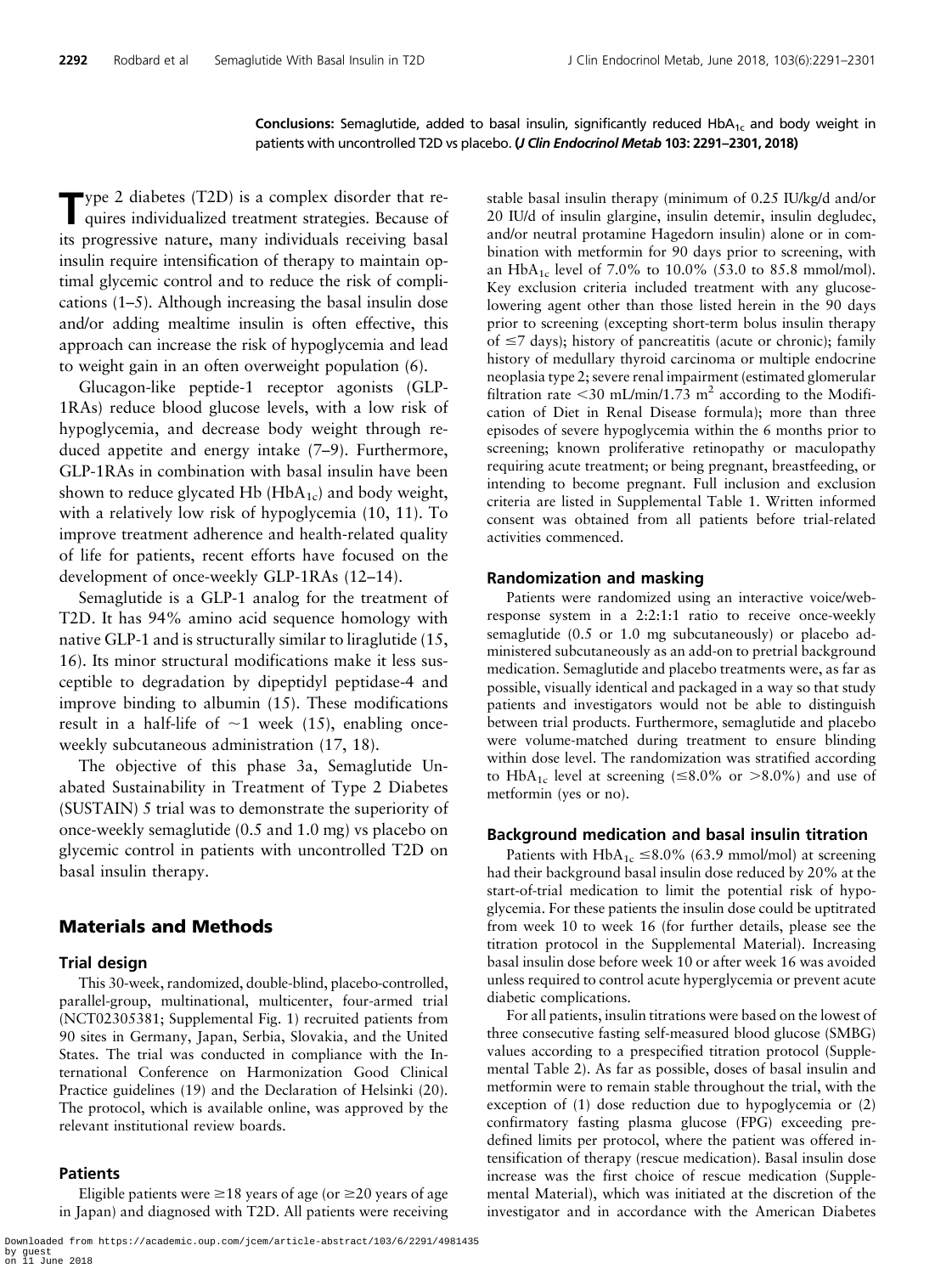Association (ADA)/European Association for the Study of Diabetes recommendations [\(21](#page-10-0)).

## Drug administration

Patients received semaglutide (0.5 or 1.0 mg subcutaneously) or volume-matched placebo once weekly for 30 weeks followed by a 5-week follow-up period. Study medication was administered following a fixed dose-escalation regimen. For 0.5 mg, the maintenance dose was reached after 4 weeks of 0.25 mg semaglutide or matching placebo once weekly. For 1.0 mg, the maintenance dose was reached after 4 weeks of 0.25 mg, followed by 4 weeks of 0.5 mg semaglutide or matching placebo once weekly. Trial products were manufactured and supplied by Novo Nordisk A/S (Bagsvaerd, Denmark).

## **Outcomes**

The primary outcome was the change in  $HbA_{1c}$  from baseline to week 30. The confirmatory secondary endpoint was the change in body weight from baseline to week 30. Secondary efficacy endpoints included the proportion of patients who achieved HbA<sub>1c</sub> <7.0% (53 mmol/mol) ([22\)](#page-10-0) or  $\leq 6.5\%$ (48 mmol/mol) [\(23](#page-10-0)) by end of treatment;  $HbA_{1c}$  <7.0% without severe or blood glucose–confirmed symptomatic hypoglycemic episodes [plasma glucose level  $\leq$ 3.1 mmol/L (56 mg/dL)] and no weight gain at week 30; change from baseline to week 30 in FPG; SMBG seven-point profiles and postprandial increments (mean over all meals); insulin dose; body mass index; waist circumference; proportion of patients who achieved weight loss of  $\geq$ 5% and  $\geq$ 10% at week 30; and change from baseline to week 30 of systolic and diastolic blood pressure, fasting lipids, and patient-reported outcomes [36-Item Short Form (SF-36v2) Health Survey and Diabetes Treatment Satisfaction Questionnaire].

Safety outcomes after 30 weeks of therapy included the number of treatment-emergent adverse events (AEs), severe or blood glucose–confirmed symptomatic hypoglycemic episodes (according to the ADA classification or blood glucose–confirmed by a plasma glucose value  $\leq$ 3.1 mmol/L with symptoms consistent with hypoglycemia), and pulse rate. Hypoglycemia was assessed as a secondary safety endpoint. When a hypoglycemic episode was suspected, the blood glucose level at the time of the event was recorded as well as additional information relating to the circumstances of the patient. A hypoglycemic episode form was completed for each hypoglycemic episode; if the episode fulfilled the criteria for a serious AE, then an AE form and a safety information form were also completed. Hypoglycemic episodes were classified according to the Novo Nordisk A/S classification and ADA classification guidelines.

An external Event Adjudication Committee (EAC) validated predefined events of special interest [including those associated with GLP-1RA therapy: acute pancreatitis, neoplasm (excluding thyroid), and thyroid disease (including neoplasms)] in an independent, blinded manner (Supplemental Material).

#### Statistical analysis

The trial was designed to establish superiority jointly for both doses of semaglutide vs pooled placebo (hereafter referred to as "placebo") for the change in  $HbA_{1c}$  and body weight at week 30 with a one-sided  $\alpha$  of 2.5%, assuming treatment differences vs placebo of 0.45% and 2.25 kg for each semaglutide dose level, and SDs of 1.1% and 4.0 kg. The type I error probability was controlled at 2.5% (one-sided) across the four

confirmatory superior hypotheses in a hierarchical testing strategy. For  $HbA_{1c}$ , the superiority of semaglutide vs placebo was tested first, starting with the highest semaglutide dose level, followed by body weight superiority vs placebo in the same dose order. Based on these assumptions and on a target sample size of 390 patients in total, the overall power to simultaneously demonstrate superiority on change in HbA<sub>1c</sub> and body weight for the two dose levels of semaglutide vs placebo was 82% (full details are in Supplemental Material).

 $HbA_{1c}$ , body weight, and other continuous endpoints assessed over time were analyzed using a mixed model for repeated measurements, with treatment, country, and stratification variables [HbA<sub>1c</sub> level at screening ( $\leq 8.0\%$  or  $> 8.0\%$ ) crossed with use of metformin (yes or no)] as fixed factors and baseline value as covariate, all nested within visit (full details are in Supplemental Material). Efficacy evaluations were based on the full analysis set, comprising all randomized patients exposed to at least one dose of trial product. The primary analyses used data collected before initiation of any rescue medication or before premature treatment discontinuation. The robustness of the analyses of  $HbA_{1c}$  and body weight was assessed by handling missing data in various ways, including a placebo-based multiple imputation model, in which missing data points were imputed as if the patient was receiving placebo. Details of the sensitivity analyses are included in Supplemental Material.

## Results

## Patient disposition and baseline characteristics

In total, 397 patients were randomized to receive semaglutide or placebo from 1 December 2014 through 21 November 2015; 396 patients were exposed to treatment, and 380 patients completed the trial (Supplemental Fig. 2). A total of 23 patients required rescue medication: three in the semaglutide 0.5 mg group, one in the semaglutide 1.0 mg group, and 19 in the placebo group. Baseline characteristics were similar between treatment groups ([Table 1\)](#page-3-0). The mean duration of diabetes prior to trial entry was 13.3 years (range, 0.4 to 39.6 years). The majority of patients were receiving insulin glargine therapy at baseline [\(Table 1](#page-3-0)).

## Glycemic control

Mean  $HbA_{1c}$  [baseline 8.4%; SD, 0.83 (67.9 mmol/mol; SD, 9.04)] levels decreased over time [\(Fig. 1A](#page-4-0); Supplemental Fig. 3A). At week 30, mean  $HbA_{1c}$  values with semaglutide 0.5 and 1.0 mg were 6.9% and 6.5%, vs 8.3% with placebo, corresponding to reductions of 1.4% and 1.8% vs 0.1% with placebo [estimated treatment difference (ETD) vs placebo, –1.35%; 95% CI, –1.61 to –1.10 and ETD, –1.75%; 95% CI,  $-2.01$  to  $-1.50$ ; both  $P < 0.0001$ ]. The changes from baseline in HbA<sub>1c</sub> in patients with HbA<sub>1c</sub>  $\leq 8\%$  at screening were –0.88% (SD, 0.94), –1.32% (SD, 0.71), and –0.04% (SD, 0.98) with semaglutide 0.5 mg, semaglutide 1.0 mg, and placebo, respectively, whereas in patients with  $HbA_{1c} > 8\%$  the changes were  $-1.83\%$  (SD, 1.00),  $-2.19\%$ (SD, 0.86), and –0.28% (SD, 1.12), respectively.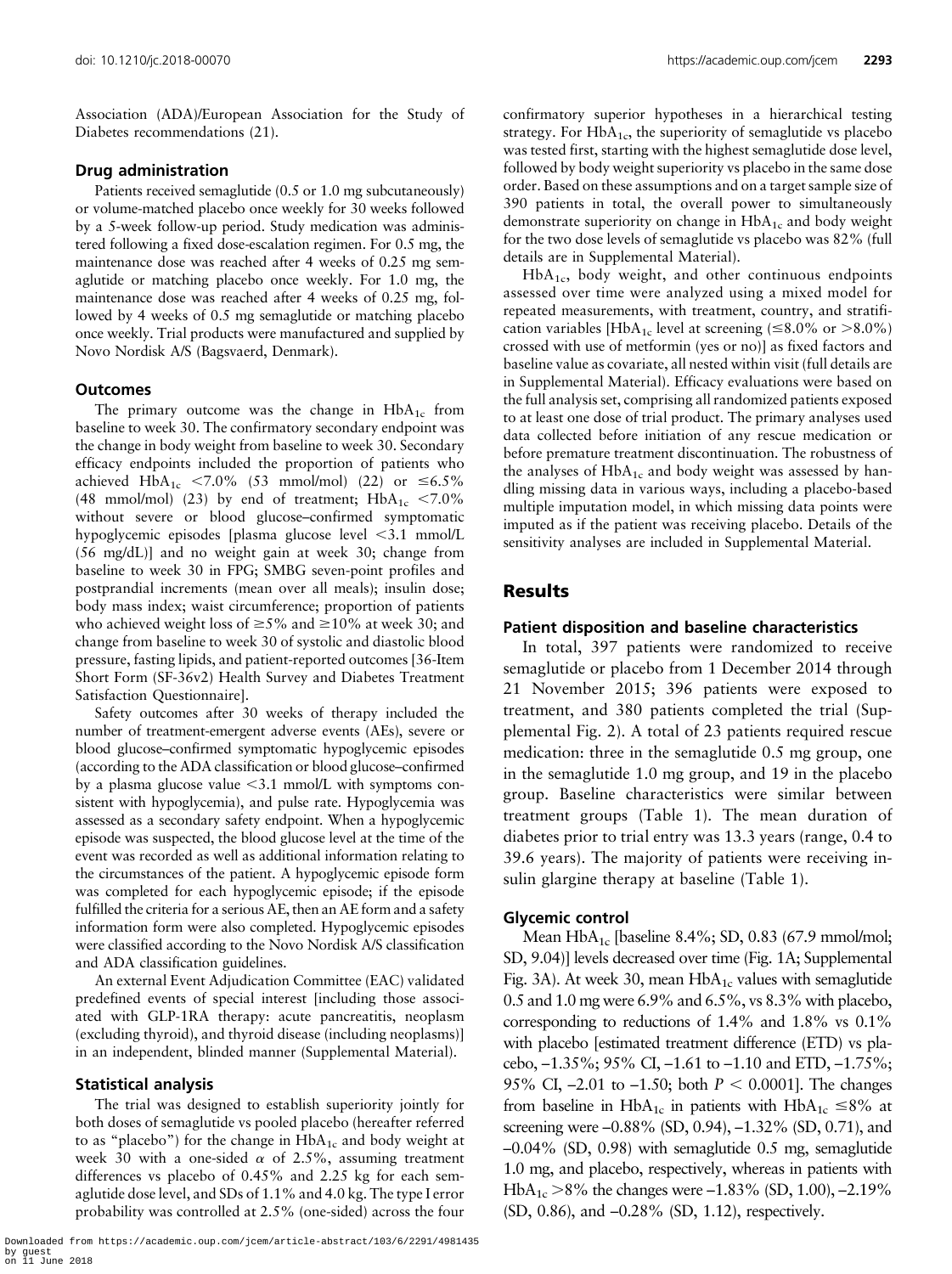## <span id="page-3-0"></span>Table 1. Baseline Characteristics of the Study Population

|                                                             | Semaglutide<br>$0.5$ mg (n = 132) | Semaglutide<br>1.0 mg ( $n = 131$ )                      | Placebo ( $n = 133$ ) | Total ( $N = 396$ )  |  |
|-------------------------------------------------------------|-----------------------------------|----------------------------------------------------------|-----------------------|----------------------|--|
| Male sex, n (%)                                             | 74 (56.1)                         | 77 (58.8)                                                | 71 (53.4)             | 222 (56.1)           |  |
| Country, n (%)                                              |                                   |                                                          |                       |                      |  |
| Germany                                                     | 25 (18.9)                         | 24 (18.3)                                                | 21 (15.8)             | 70 (17.7)            |  |
| Japan                                                       | 17 (12.9)                         | 22 (16.8)                                                | 22 (16.5)             | 61(15.4)             |  |
| Serbia                                                      | 17 (12.9)                         | 13 (9.9)                                                 | 15(11.3)              | 45 (11.4)            |  |
| Slovakia                                                    | 13(9.8)                           | 13(9.9)                                                  | 14(10.5)              | 40(10.1)             |  |
| United States                                               | 60 (45.5)                         | 59 (45.0)                                                | 61 (45.9)             | 180 (45.5)           |  |
| Race, n (%)                                                 |                                   |                                                          |                       |                      |  |
| White                                                       | 108 (81.8)                        | 98 (74.8)                                                | 101 (75.9)            | 307 (77.5)           |  |
| Asian                                                       | 19 (14.4)                         | 23 (17.6)                                                | 24 (18.0)             | 66 (16.7)            |  |
| Black or African American                                   | 4(3.0)                            | 9(6.9)                                                   | 8(6.0)                | 21(5.3)              |  |
| Other                                                       | 0(0.0)                            | 1(0.8)                                                   | 0(0.0)                | 1(0.3)               |  |
| Baseline HbA <sub>1c</sub> , n $(\%)^a$                     |                                   |                                                          |                       |                      |  |
| $\leq$ 8.0% with metformin                                  | 41(3.1)                           | 41(31.3)                                                 | 40(30.1)              | 122 (30.8)           |  |
| $\leq$ 8.0% without metformin                               | 8(6.1)                            | 8(6.1)                                                   | 9(6.8)                | 25(6.3)              |  |
| $>8.0\%$ with metformin                                     | 69(52.3)                          | 69 (52.7)                                                | 70 (52.6)             | 208 (52.5)           |  |
| >8.0% without metformin                                     | 14(10.6)                          | 13 (9.9)                                                 | 14(10.5)              | 41 (10.4)            |  |
| Age, mean (min -max.), y                                    | 59.1 (28-84)                      | 58.5 (33-80)                                             | 58.8 (19-86)          | 58.8 (19-86)         |  |
| HbA <sub>1c</sub> , mean (min.-max.), mmol/mol <sup>b</sup> | 67.9 (53.0-89.1)                  | 67.3 (51.9–94.5)                                         | 68.6 (50.8-97.8)      | 67.9 (50.8–97.8)     |  |
| HbA <sub>1c</sub> , mean (min.-max.), % <sup>b</sup>        | $8.4(7.0-10.3)$                   | $8.3(6.9-10.8)$                                          | $8.4(6.8 - 11.1)$     | $8.4(6.8 - 11.1)$    |  |
| Fasting plasma glucose, mean (min.-max.),                   | $8.9(2.9 - 21.9)$                 | $8.5(2.6-17.1)$                                          | $8.6(3.9-19.1)$       | $8.6(2.6 - 21.9)$    |  |
| mmol/L                                                      |                                   |                                                          |                       |                      |  |
| Fasting plasma glucose, mean (min.-max.),                   |                                   | 161.0 (52.3–394.6) 152.5 (46.9–308.1) 154.1 (70.3–344.2) |                       | 155.9 (46.9-394.6)   |  |
| mg/dL                                                       |                                   |                                                          |                       |                      |  |
| Diabetes duration, mean (min.-max.), y                      | $12.9(0.4 - 37.1)$                | $13.7(0.6 - 36.9)$                                       | $13.3(0.8 - 39.6)$    | 13.3 (0.4-39.6)      |  |
| Body weight, mean (min.-max.), kg                           | 92.7 (50.4-162.8)                 | $92.5(48.5 - 165.6)$                                     | 89.9 (47.5-157.3)     | $91.7(47.5 - 165.6)$ |  |
| Body mass index, mean (min.-max.), kg/m2                    | 32.8 (21.1-51.4)                  | 32.0 (19.5–51.6)                                         | 31.8 (21.0-48.8)      | 32.2 (19.5–51.6)     |  |
| Basal insulin dose, mean (min.-max.), IU                    | 39.3 (15.0-300.0)                 | 37.4 (14.0-320.0)                                        | 36.6 (12.0-124.0)     | 37.7 (12.0-320.0)    |  |
| Insulin glargine                                            | 42.6 (15.0-100.0)                 | 50.3 (14.0-320.0)                                        | 43.4 (15.0-124.0)     | 45.4 (14.0-320.0)    |  |
| Insulin detemir                                             | 56.1 (28.0-120.0)                 | 40.1 (20.0-130.0)                                        | 40.0 (15.0-100.0)     | 44.3 (15.0-130.0)    |  |
| Insulin degludec                                            | 63.8 (22.0-300.0)                 | $30.3(20.0 - 67.0)$                                      | $35.5(12.0 - 60.0)$   | 39.8 (12.0-300.0)    |  |
| NPH insulin                                                 | 46.0 (20.0-130.0)                 | 40.4 (20.0-80.0)                                         | 45.5 (20.0-124.0)     | 44.5 (20.0-130.0)    |  |
| Oral diabetes medication, n (%)                             |                                   |                                                          |                       |                      |  |
| Metformin                                                   | 110 (83.3)                        | 110 (84.0)                                               | 110 (82.7)            | 330 (83.3)           |  |
| Sulfonylureas                                               |                                   |                                                          | 1 $(0.8)^c$           | 1(0.3)               |  |
| Basal insulin at baseline, n (%)                            |                                   |                                                          |                       |                      |  |
| Insulin glargine                                            | 76 (57.6)                         | 70 (53.4)                                                | 67 (50.4)             | 213 (53.8)           |  |
| Insulin detemir                                             | 20(15.2)                          | 27(20.6)                                                 | 28(21.1)              | 75 (18.9)            |  |
| Insulin degludec                                            | 10(7.6)                           | 19 (14.5)                                                | 14(10.5)              | 43 (10.9)            |  |
| NPH insulin                                                 | 27(20.5)                          | 15(11.5)                                                 | 24 (18.0)             | 66 (16.7)            |  |

Abbreviations: IU, international unit; max., maximum; min., minimum; NPH, neutral protamine Hagedorn; y, years.

aRandomization was stratified according to HbA<sub>1c</sub> level at screening ( $\leq 8.0\%$  or  $> 8.0\%$ ) and use of metformin (yes or no).

 $^b$ HbA<sub>1c</sub> may be outside the range specified in the inclusion criteria because baseline measurement was conducted at randomization visit.

<sup>c</sup>This patient was randomized in error and consequently excluded from the trial.

Significantly more patients achieved an  $HbA_{1c}$  target of  $\langle 7.0\%$  with semaglutide 0.5 mg and 1.0 mg than with placebo (61%, 79%, and 11%) ([Fig. 2A](#page-5-0)) and an HbA<sub>1c</sub> target  $\leq 6.5\%$  with semaglutide 0.5 and 1.0 mg vs placebo (41%, 61%, and 5%) (Supplemental Fig. 4A). Significantly more patients achieved a composite endpoint of  $\langle 7.0\%$  without severe or blood glucose– confirmed symptomatic hypoglycemia and with no weight gain with semaglutide 0.5 and 1.0 mg compared with placebo (54%, 67%, and 7%) ([Fig. 3\)](#page-6-0).

At week 30, mean FPG values with semaglutide 0.5 and 1.0 mg were 7.0 and 6.3 mmol/L, vs 8.2 mmol/L with placebo, corresponding to decreases of 1.6 and (ETD, –1.14; 95% CI, –17.5 to –0.54 and ETD, –1.88; 95% CI,  $-2.48$  to  $-1.28$ ; both  $P < 0.001$ ) [\(Fig. 1B;](#page-4-0) Supplemental Table 3). Both incremental and mean seven-point SMBG decreased significantly with semaglutide 0.5 mg (by 0.8 and 2.5 mmol/L; both  $P < 0.004$ ) and 1.0 mg (by 1.2 and 3.0 mmol/L;  $P < 0.0001$  for both) vs placebo (reductions of 0.2 and 0.8 mmol/L) ([Fig. 4;](#page-6-0) Supplemental Table 3).

2.4 mmol/L, compared with 0.5 mmol/L with placebo

Severe or blood glucose–confirmed hypoglycemic episodes were reported in 11 (8.3%) patients (17 events) in the semaglutide 0.5 mg group, in 14 (10.7%) patients (25 events) in the semaglutide 1.0 mg group, and in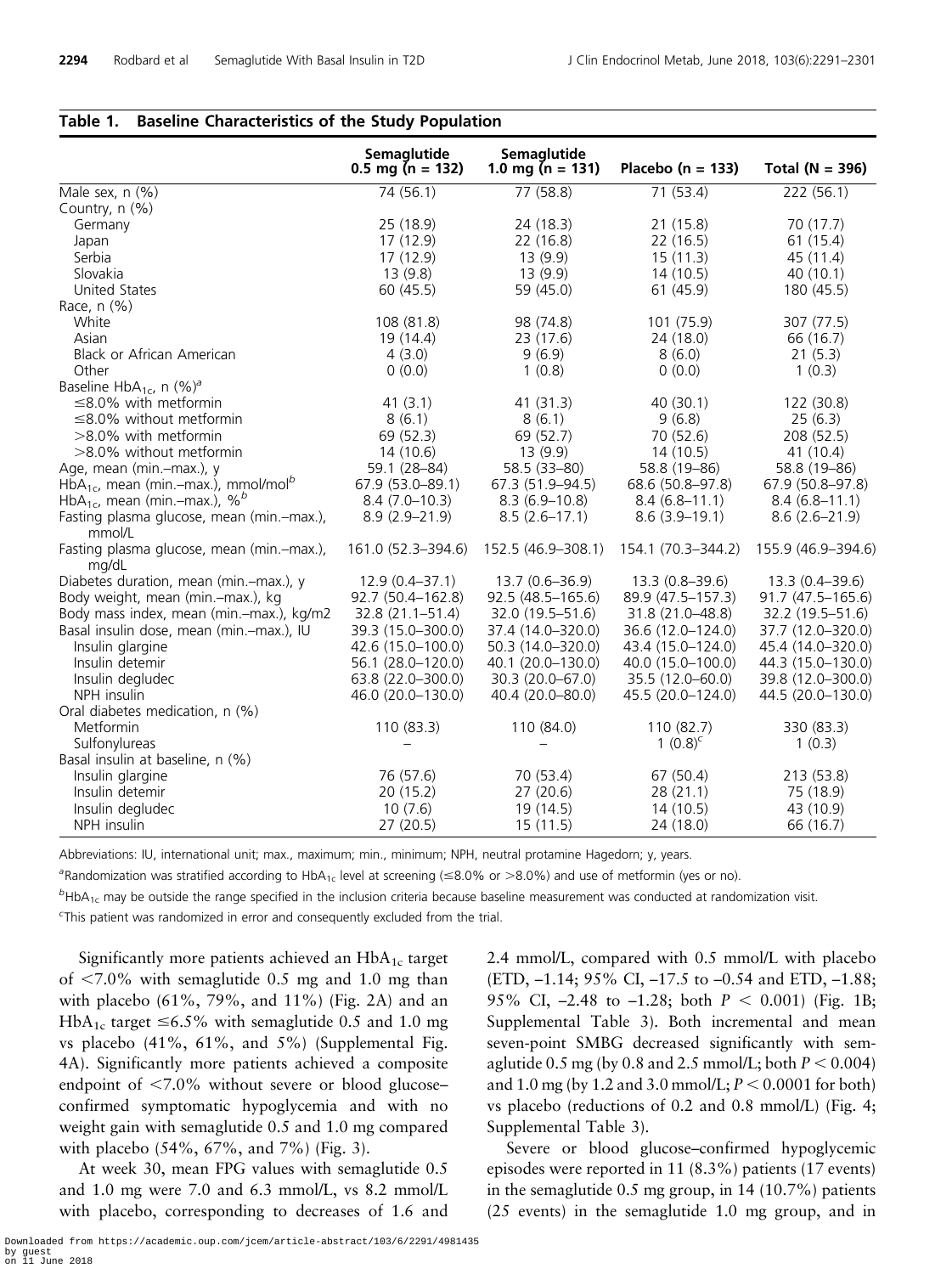<span id="page-4-0"></span>

Figure 1. Change in (A) mean HbA<sub>1c</sub>, (B) fasting plasma glucose, (C) body weight, and (D) time to onset of hypoglycemia over time. Values are estimated means ± standard error from a mixed model for repeated measurements analysis using "on-treatment without rescue medication" data from patients in the full analysis set. The dashed line indicates the overall mean value at baseline. Values in square brackets indicate 95% Cls. <sup>a</sup>Significant at P < 0.0001. <sup>b</sup>Significant at P  $\leq$  0.0002. ETD, estimated treatment difference.

7 (5.3%) patients (13 events) in the placebo group. The estimated rate ratio for events of severe or blood glucose– confirmed hypoglycemia was 2.08 (95% CI, 0.67 to 6.51;

 $P = 0.2071$ ) for semaglutide 0.5 mg vs placebo and 2.41  $(95\% \text{ CI}, 0.84 \text{ to } 6.96; P = 0.1030)$  for semaglutide 1.0 mg vs placebo. Among patients with  $HbA_{1c} \leq 8.0\%$  at screening,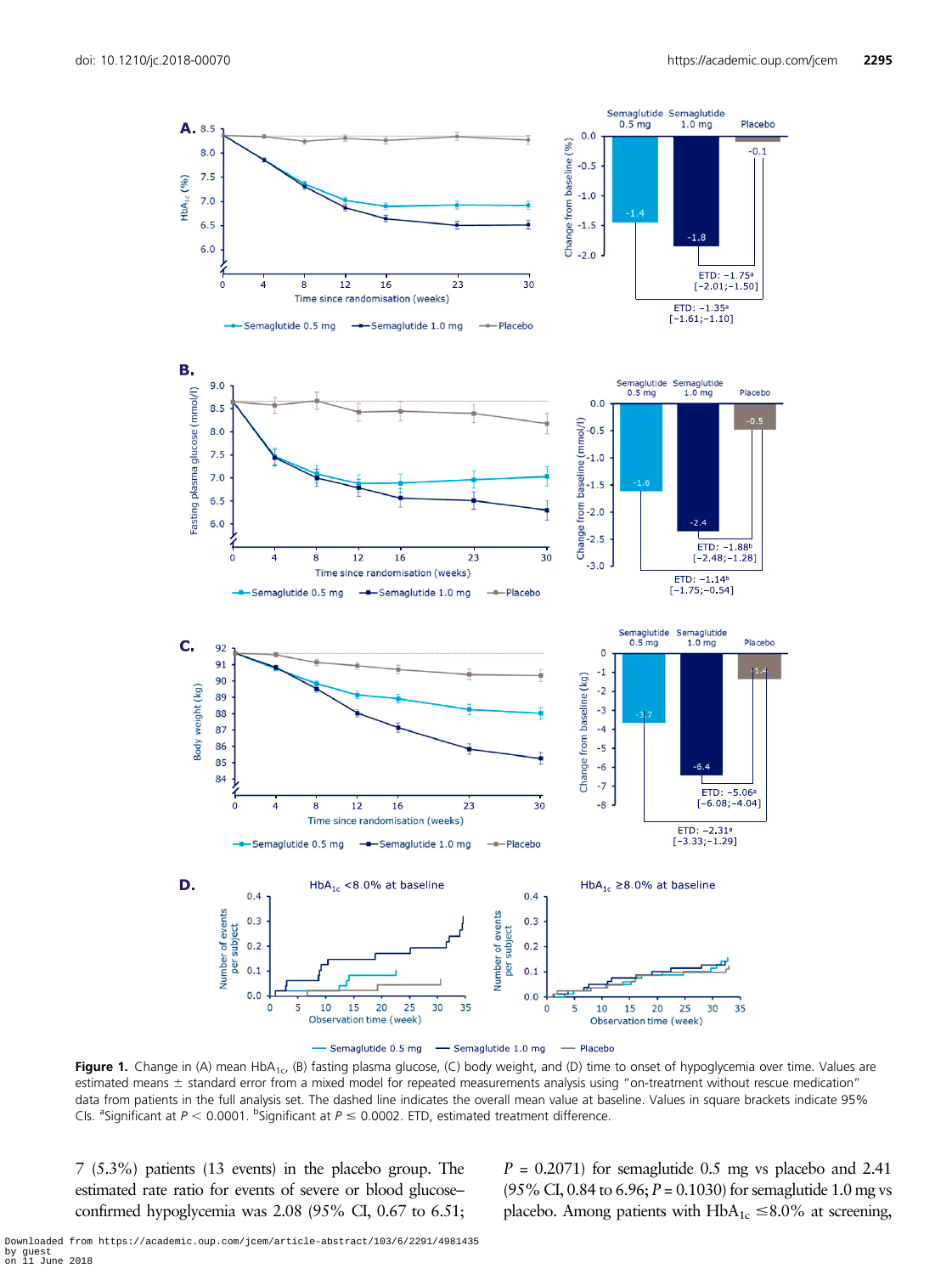<span id="page-5-0"></span>

Figure 2. Patients achieving (A) an HbA<sub>1c</sub> target of <7% and (B) a body weight loss target of ≥5% (American Association of Clinical Endocrinologists target) at week 30. Values are observed proportions using "on-treatment without rescue medication" data from patients in the full analysis set. Missing  $HbA_{1c}$  and body weight data are imputed from a mixed model for repeated measurements analysis and subsequently classified. Values in square brackets indicate 95% Cls. <sup>a</sup> Significant at  $P < 0.0001$ . EOR, estimated OR.

the proportion of patients reporting these events was higher in both semaglutide groups vs the placebo group and highest in the higher-dose semaglutide group (15.7, 46.5, and 9.9 events per 100 patient-years of exposure for semaglutide 0.5 mg, semaglutide 1.0 mg, and placebo, respectively). In subjects with  $HbA_{1c} > 8\%$ , the rates of "severe or BGconfirmed symptomatic" hypoglycemic episodes were comparable among the three groups (22.9, 21.2, and 18.6 events per 100 patient-years of exposure for semaglutide 0.5 mg, semaglutide 1.0 mg, and placebo, respectively) [\(Fig. 1D;](#page-4-0) Supplemental Table 5; Supplemental Fig. 8).

#### Insulin dose

Insulin dose decreased from baseline to week 30 with semaglutide 0.5 mg, semaglutide 1.0 mg, and placebo (geometric means from 39.3 to 35.4, from 37.4 to 31.5, and from 36.6 to 35.2 IU). The end-of-treatment to baseline ratio for insulin dose with semaglutide 0.5 mg,

Downloaded from https://academic.oup.com/jcem/article-abstract/103/6/2291/4981435 by guest on 11 June 2018

semaglutide 1.0 mg, and placebo was 0.90, 0.85, and 0.96 (estimated treatment ratio for semaglutide 0.5 mg and 1.0 mg vs placebo, 0.94; 95% CI, 0.90 to 0.98 and estimated treatment ratio, 0.88; 95% CI, 0.84 to 0.92;  $P = 0.0046$ and  $P < 0.0001$ ). The largest overall decrease in insulin dose was in patients with baseline  $HbA_{1c} < 8.0\%$ . These patients reduced their insulin dose by 20% at randomization, in accordance with protocol (Supplemental Fig. 5).

#### Body weight and related endpoints

At week 30, mean body weight decreased with semaglutide 0.5 and 1.0 mg vs placebo by 3.7, 6.4, and 1.4 kg (ETD for semaglutide 0.5 mg and 1.0 mg vs placebo, –2.31; 95% CI, –3.33 to –1.29 and ETD, –5.06; 95% CI, –6.08 to –4.04; both  $P < 0.0001$ ) [\(Fig. 1C;](#page-4-0) Supplemental Fig. 3B). Body weight reductions of  $\geq 5\%$ were achieved in the semaglutide 0.5 mg, semaglutide 1.0 mg, and placebo groups by 42%, 66%, and 11% of patients and reductions of  $\geq 10\%$  by 9%, 26%, and 3% (Fig. 2B; Supplemental Fig. 4B).

#### Other efficacy endpoints

Improvements in other efficacy endpoints, including lipid profile and systolic blood pressure, were observed with semaglutide vs placebo (Supplemental Tables 3 and 4). At week 30, mean systolic blood pressure values were 130.5 and 127.5 mm Hg for

semaglutide 0.5 mg and 1.0 mg vs 133.8 mm Hg for placebo (ETD, –3.31; 95% CI, –6.92 to 0.31 and ETD,  $-6.29$ ; 95% CI,  $-9.91$  to  $-2.66$ ;  $P = 0.0728$  and  $P =$ 0.0007). Overall treatment satisfaction (measured by the Diabetes Treatment Satisfaction Questionnaire, status version) significantly improved with both semaglutide doses vs placebo (0.5 mg: ETD, 1.48; 95% CI, 0.14 to 2.82 and 1.0 mg: ETD, 2.22; 95% CI, 0.87 to 3.56) (Supplemental Fig. 6). No significant changes were evident from the SF-36v2 Health Survey questionnaire with either semaglutide dose compared with placebo.

#### Safety and tolerability

The proportions of patients with AEs and serious AEs for semaglutide 0.5 and 1.0 mg vs placebo were 68.9%, 64.1%, and 57.9% and 6.1%, 9.2%, and 6.8% ([Table 2\)](#page-7-0). Rates of premature treatment discontinuation due to AEs were generally low but were higher with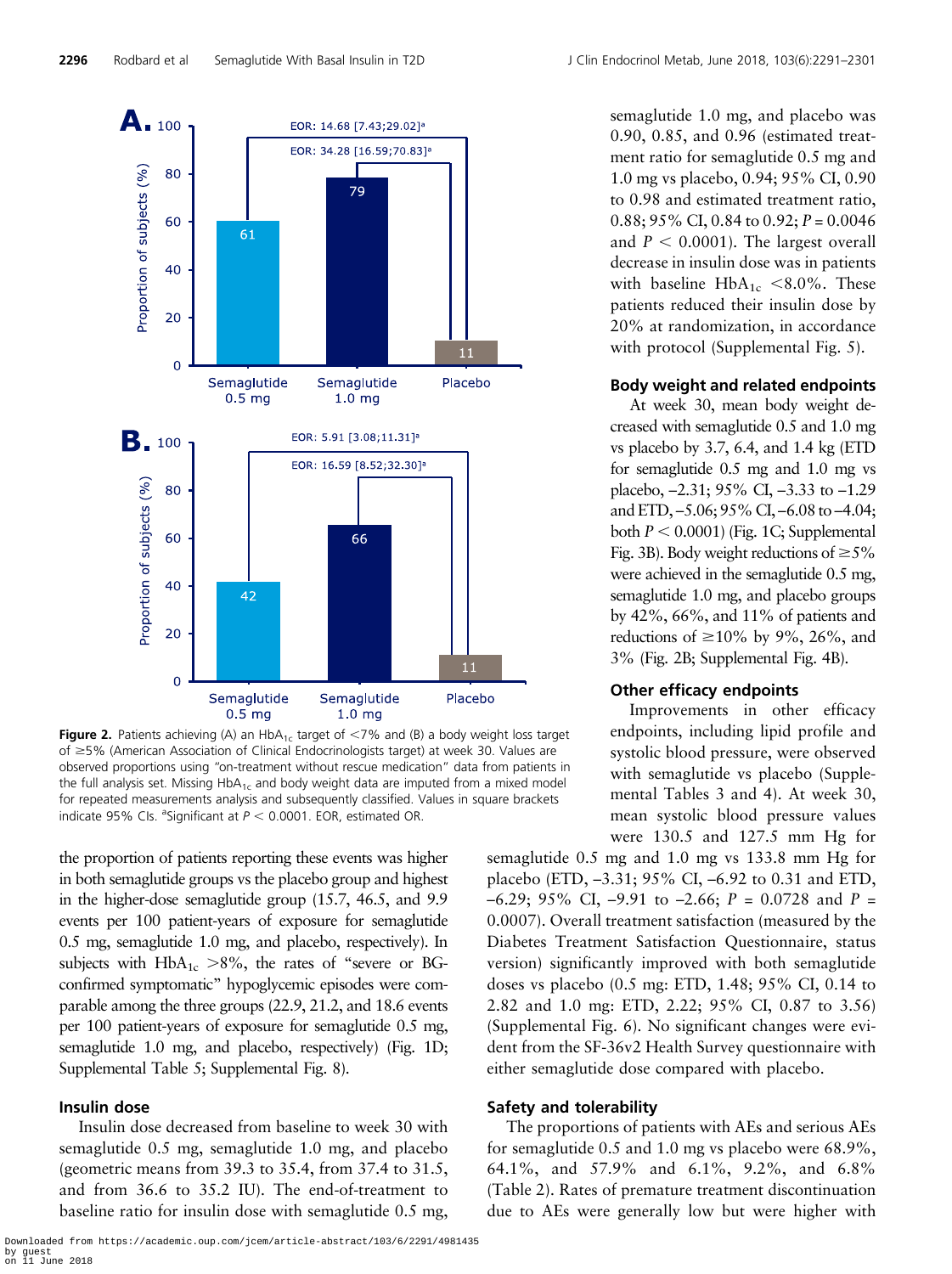<span id="page-6-0"></span>

Figure 3. Patients achieving the composite endpoint target of HbA<sub>1c</sub> <7.0% without severe or blood glucose–confirmed symptomatic hypoglycemia and with no weight gain. Values are observed proportions using "on-treatment without rescue medication" data from patients in the full analysis set. Missing HbA<sub>1c</sub> and body weight data were imputed from a mixed model for repeated measurements analysis and subsequently classified. "Blood glucose-confirmed" defined as blood glucose <3.1 mmol/L (56 mg/dL). Values in square brackets indicate 95% Cls. <sup>a</sup>Significant at  $P < 0.0001$ . EOR, estimated OR.

semaglutide 0.5 and 1.0 mg vs placebo (4.5% and 6.1% compared with 0.8% in the placebo group) and were primarily due to gastrointestinal (GI) AEs ([Table 2\)](#page-7-0).

No fatalities were reported during the trial. One patient receiving semaglutide 0.5 mg became pregnant during the trial and discontinued treatment after 106 days (fetal exposure was  $\sim$ 9 weeks). A healthy baby was born with no known congenital abnormalities.

The most frequent AEs with semaglutide were GI AEs [\(Table 2](#page-7-0)). Nausea was reported in 11.4% of patients treated with semaglutide 0.5 mg and in 16.8% treated with semaglutide 1.0 mg compared with 4.5% receiving placebo. In general, the prevalence of nausea events over time with semaglutide treatment was  $\sim$ 3% to 5% throughout the study (Supplemental Fig. 7A). The proportions of patients reporting vomiting were 6.1%, 11.5%, and 3.0% (the prevalence of vomiting events over time is shown in Supplemental Fig. 7B), and the proportions reporting diarrhea were 4.5%, 6.9%, and 1.5%. All GI AEs were mild to moderate in severity. Pulse rate increased from baseline by 1 beat per minute (bpm) with semaglutide 0.5 mg and by 4 bpm with semaglutide 1.0 mg, vs a decrease of 1 bpm with placebo (for semaglutide 1.0 mg vs placebo,  $P < 0.0001$ ; Supplemental Table 3). The proportion of patients with diabetic retinopathy (DR) events was 3.0% with semaglutide 0.5 mg and 0.8% with semaglutide 1.0 mg; there were no patients with DR events on placebo.

Gallbladder-related AEs were reported in four semaglutide-treated patients. With semaglutide 0.5 mg, cholelithiasis, gallbladder disorder, and blood alkaline phosphatase were reported in three patients; with semaglutide 1.0 mg, acute cholecystitis was reported in one patient [\(Table 2\)](#page-7-0). Mean lipase and amylase activity increased significantly from baseline to end of treatment with both semaglutide doses compared with placebo  $(P < 0.0001$  for all) (Supplemental Table 6; Supplemental Fig. 9), although no pancreatitis events were confirmed by the EAC. Two investigator-reported events were sent for



Figure 4. Observed mean seven-point self-measured blood glucose profile at baseline and at week 30. Values are observed means based on "on-treatment without rescue medication" data from patients in the full analysis set. Dashed lines represent week 0 data; solid lines represent week 30 data.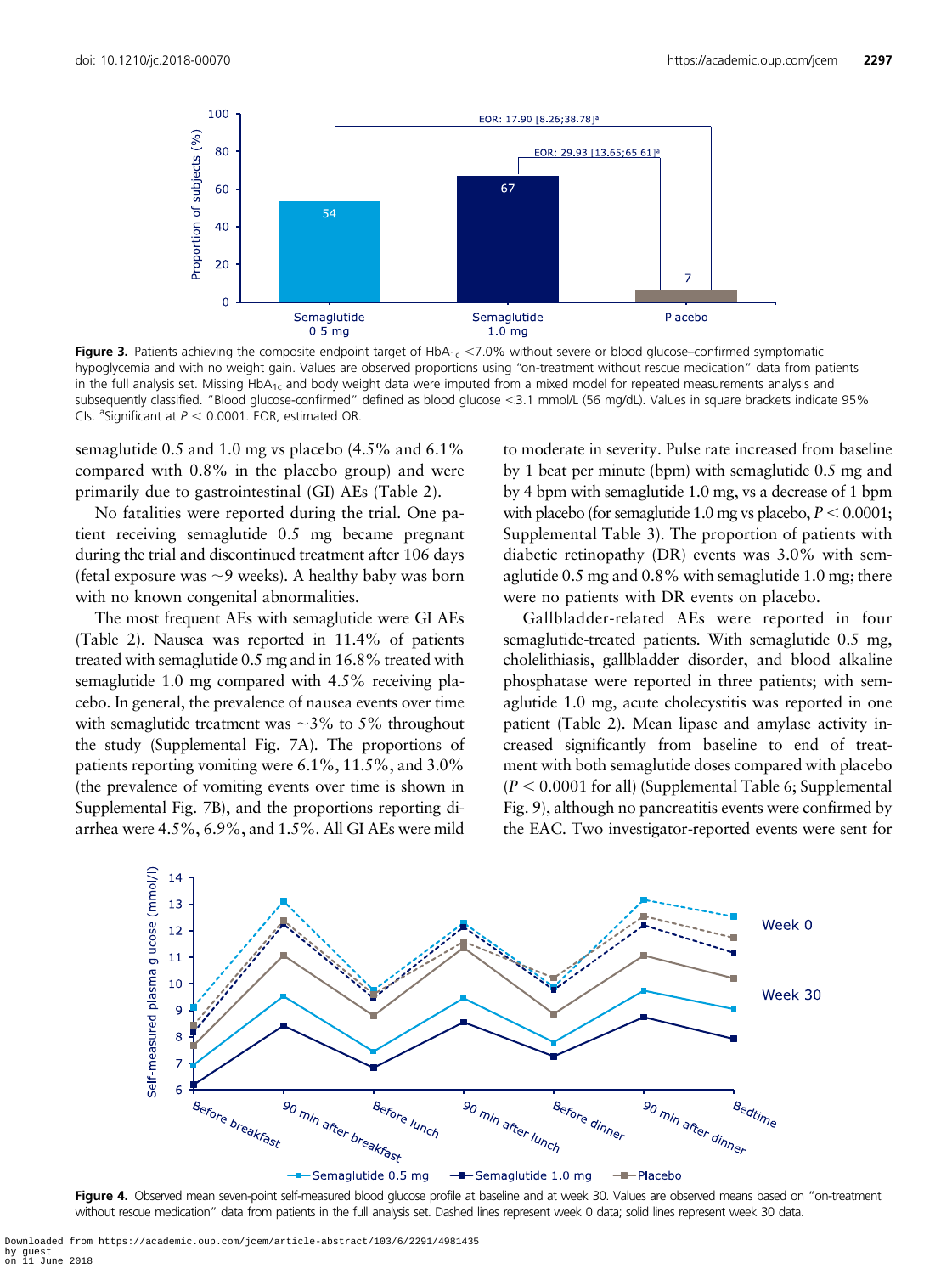<span id="page-7-0"></span>

|                                                | Semaglutide 0.5 mg |                | Semaglutide 1.0 mg |            | Placebo   |               |
|------------------------------------------------|--------------------|----------------|--------------------|------------|-----------|---------------|
|                                                | n (%)              | Events (n)     | n (%)              | Events (n) | n (%)     | Events (n)    |
| No. of patients                                | 132                |                | 131                |            | 133       |               |
| AEs (total)                                    | 91 (68.9)          | 312            | 84 (64.1)          | 244        | 77 (57.9) | 223           |
| Fatal                                          | 0                  |                | 0                  |            | 0         |               |
| Serious                                        | 8(6.1)             | 10             | 12(9.2)            | 17         | 9(6.8)    | 11            |
| Severity <sup>a</sup>                          |                    |                |                    |            |           |               |
| Severe                                         | 5(3.8)             | 10             | 10(7.6)            | 13         | 6(4.5)    | 10            |
| Moderate                                       | 42 (31.8)          | 84             | 32(24.4)           | 57         | 28(21.1)  | 55            |
| Mild                                           | 81(61.4)           | 218            | 68 (51.9)          | 174        | 64 (48.1) | 158           |
| Leading to premature treatment discontinuation | 6(4.5)             | 8              | 8(6.1)             | 12         | 1(0.8)    |               |
| GI AEs                                         |                    |                |                    |            |           |               |
| Nausea                                         | 15(11.4)           | 21             | 22 (16.8)          | 23         | 6(4.5)    | 6             |
| Vomiting                                       | 8(6.1)             | 9              | 15(11.5)           | 17         | 4(3.0)    | $\frac{4}{2}$ |
| Diarrhea                                       | 6(4.5)             | 6              | 9(6.9)             | 9          | 2(1.5)    |               |
| Severe or BG-confirmed symptomatic             | 11(8.3)            | 17             | 14(10.7)           | 25         | 7(5.3)    | 13            |
| hypoglycemia                                   |                    |                |                    |            |           |               |
| Cardiovascular AEs                             | 12(9.1)            | 13             | 7(5.3)             | 9          | 8(6.0)    | 12            |
| Gallbladder-related AEs                        | 3(2.3)             | 3              | 1(0.8)             |            | $\Omega$  |               |
| EAC-confirmed neoplasms <sup>b</sup>           | 4(3.0)             | 5              | 0                  |            | 1(0.8)    |               |
| Benign                                         | 4(3.0)             | 4              | 0                  |            | 1(0.8)    |               |
| Colorectal                                     | 1(0.8)             |                | 0                  |            | 1(0.8)    |               |
| <b>Skin</b>                                    | 2(1.5)             | $\overline{2}$ | 0                  |            | 0         |               |
| Nasopharyngeal                                 | 1(0.8)             |                | 0                  |            | 0         |               |
| Malignant                                      | 1(0.8)             |                | 0                  |            | 0         |               |
| Skin                                           | 1(0.8)             |                | 0                  |            | 0         |               |

Abbreviations: AE, adverse event; BG, blood glucose; EAC, Event Adjudication Committee; GI, gastrointestinal.

<sup>a</sup>Severe, considerable interference with the subject's daily activities, unacceptable; moderate, marked symptoms, moderate interference with the subject's daily activities; mild, no or transient symptoms, no interference with the subject's daily activities.

 $b$ There were five events in four patients with semaglutide 0.5 mg.

adjudication: one patient (female, age 47 years) receiving semaglutide 0.5 mg reported acute pancreatitis, which led to premature treatment discontinuation (reported on study day 152, concurrent mild vomiting); the second patient (male, age 55 years) receiving semaglutide 1.0 mg reported elevated lipase but had an elevated level prior to administration of trial product (reported on study day 1, concurrent mild vomiting).

Neoplasms were confirmed by the EAC in four patients treated with semaglutide 0.5 mg and in one patient receiving placebo (Table 2). One malignant neoplasm (basal cell carcinoma) was reported in a patient treated with semaglutide 1.0 mg. Additionally, one patient treated with semaglutide 1.0 mg had confirmed metastatic pancreatic cancer with an onset date of 65 days after the end of treatment. There were no confirmed thyroid malignancies.

## **Discussion**

In patients with T2D inadequately controlled with basal insulin, semaglutide provided superior improvements in mean  $HbA_{1c}$ , FPG, and SMBG and superior weight loss compared with placebo. There was a low rate of hypoglycemic episodes

Downloaded from https://academic.oup.com/jcem/article-abstract/103/6/2291/4981435 by guest on 11 June 2018

across the trial. Compared with placebo, severe or blood glucose–confirmed symptomatic episodes were more frequent with semaglutide in patients with  $HbA_{1c} \leq 8.0\%$ at screening, which might be expected given the improvements in  $HbA_{1c}$  in these patients vs placebo. A greater pre-emptive insulin dose reduction, greater than the 20% mandated by the protocol in this trial, may be appropriate when titrating from 0.5 to 1.0 mg in clinical practice.

In this study population with a mean diabetes duration of  $>13$  years, the majority of patients in both semaglutide-treatment groups attained an  $HbA_{1c}$  target of  $<$  7.0%. In addition, significant weight loss was observed with both doses of semaglutide vs placebo. The improvements (weight reductions of 2.3 to 5.1 kg) with semaglutide appear to be greater in magnitude than those previously reported for other long-acting GLP-1RAs added to basal insulin (weight reductions of 1.0 to 1.6 kg), although these are cross-trial observations and therefore are not directly comparable ([8](#page-9-0), [24](#page-10-0)–[29](#page-10-0)).

A significantly larger proportion of patients receiving semaglutide achieved the composite endpoint of  $HbA_{1c}$  <7.0% without severe or blood glucose–confirmed symptomatic hypoglycemia (plasma glucose level below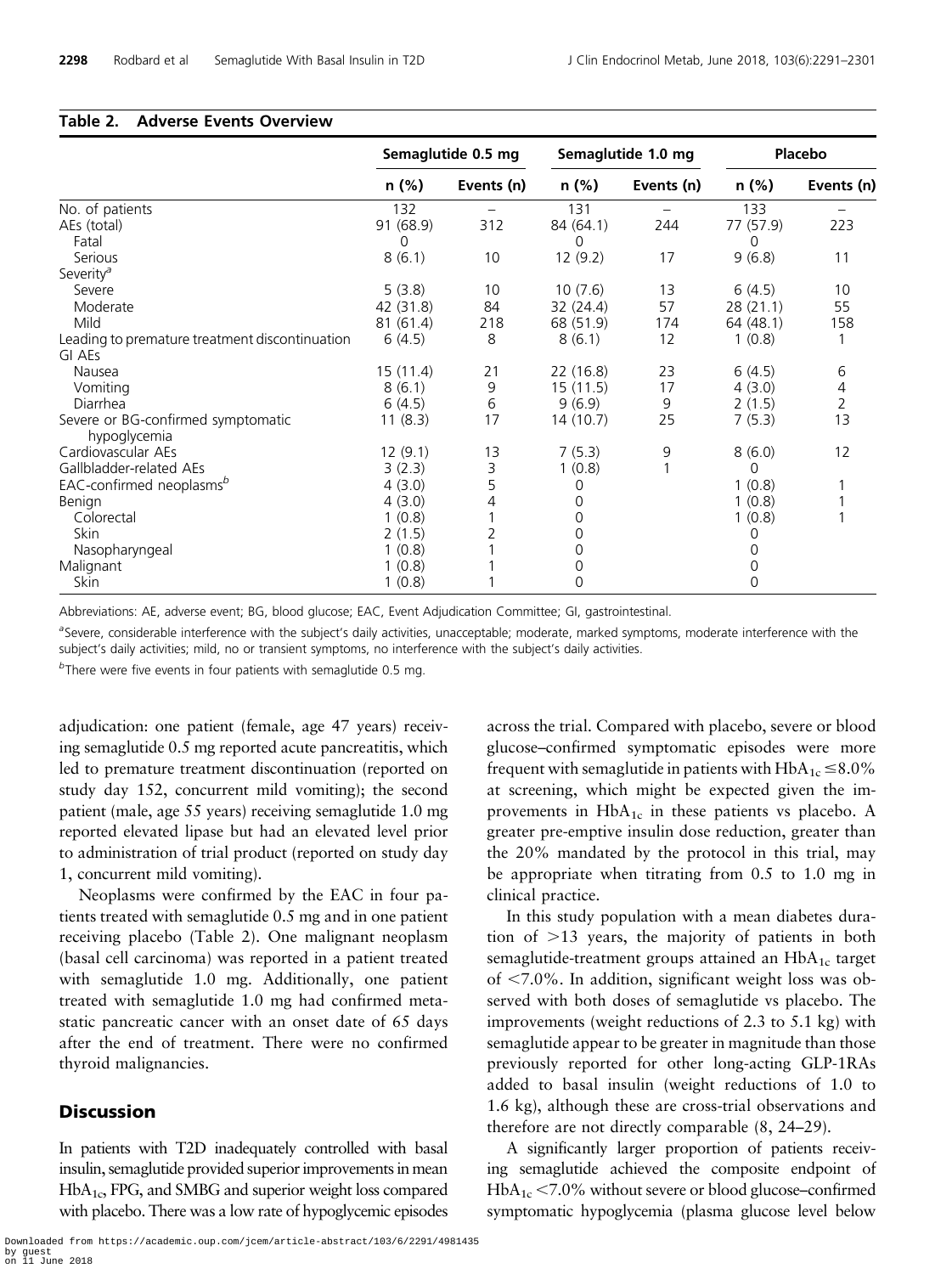3.1 mmol/L) and without weight gain compared with placebo. This finding is clinically meaningful and especially promising in a population where hypoglycemia and weight gain impede insulin titration and glycemic control.

Semaglutide was well tolerated in this trial, with an AE profile similar to that of other GLP-1RAs. GI symptoms were the most common AEs with semaglutide and were responsible for the higher proportion of patients discontinuing treatment prematurely compared with placebo. This effect has been noted previously with GLP-1RAs, and GI AEs commonly occur early in the course of treatment and subside over time ([30\)](#page-10-0). Accordingly, in this study, nausea events in the semaglutide groups occurred mainly in the first 8 to 9 weeks of treatment, generally coinciding with the dose-escalation steps, and declined gradually thereafter until the end of the trial. Although the proportion of patients experiencing an event at least once was  $\sim$ 11% to 17% with semaglutide, the actual prevalence was  $\sim$ 3% to 5% on any given week. The prevalence of vomiting over time remained  $\leq 2.5\%$  in both semaglutide groups, and the majority of events occurred before week 18 of the study.

Similarly, the significant increase in pulse rate observed with semaglutide 1.0 mg compared with placebo has been previously reported in patients treated with GLP-1RAs [\(31](#page-10-0), [32\)](#page-10-0); however, the reasons for this hemodynamic effect are unclear ([33](#page-10-0)). DR AEs in SUSTAIN 5 are discussed in a publication that analyzes DR in the SUSTAIN clinical program. An analysis of DR AEs in SUSTAIN 1–5 and the Japanese trials showed no evidence of increased DR AEs with semaglutide vs placebo or active comparators ([34\)](#page-10-0). One malignant neoplasm (basal cell carcinoma) was reported in the study in a patient treated with semaglutide 1.0 mg. In the same treatment group, one patient had metastatic pancreatic cancer, although the recorded date of onset was 65 days after the end of treatment. In published data from the SUSTAIN program, the overall incidence of malignant neoplasms was similarly low, with no evident imbalances between semaglutide dose groups or between semaglutide and comparators ([35](#page-10-0)–[37](#page-10-0)). No pancreatitis events were confirmed by the EAC, a finding that aligns with a recent meta-analysis of incretin-based medications and the reported risk of such events [\(38\)](#page-10-0). In the analysis, which included results from the SUSTAIN 6 trial ([39\)](#page-10-0), the relative risk of both acute pancreatitis and pancreatic carcinoma was reduced for semaglutide and the GLP-1RA class overall ([38\)](#page-10-0).

Semaglutide treatment was associated with improvements in treatment satisfaction compared with placebo. However, despite the double-blind study design, the substantial differences in efficacy (e.g., weight loss) and safety (e.g., GI AEs) between semaglutide and placebo may have unblinded the study in many patients by week

30, thereby affecting the patient's evaluation of the treatment. Nevertheless, therapies demonstrating increased treatment satisfaction in T2D could be beneficial, particularly because insulin therapy for diabetes is associated with a high treatment burden and compliance issues ([40\)](#page-10-0).

The strengths of this study include its randomized, double-blind, placebo-controlled design, which adds validity to the evaluation of outcomes. The trial was conducted in patients with long-standing T2D who were receiving basal insulin, and, although the majority was receiving insulin glargine therapy at baseline, a diverse range of insulin types was used, reflecting the international nature of the trial sites in this study.

This was not a treat-to-target study; thus, titration was carried out at the investigators' discretion, with the exception of the mandatory dose decrease in patients with  $HbA_{1c} \leq 8\%$ . The lack of dose uptitration in the placebo arm may have been partially responsible for  $HbA_{1c}$  and FPG levels remaining elevated in this treatment group. Furthermore, because basal insulin was not titrated to target and because the placebo arm had no active intervention, the comparison of hypoglycemia rates between the arms and the applicability of the study findings to clinical practice should be interpreted according to these limitations.

The relatively short study length was a limitation, and the blinding aspect of the trial may have been partially lost due to the incidence of GI AEs and the improved fasting glucose levels over placebo. Because of the reduced insulin dose in the cohort with  $HbA_{1c} \leq 8\%$  and the subsequent delay before uptitration could be commenced, the results relating to weight loss and reduced insulin requirements should be interpreted in this context. In addition, the observed decrease in insulin dose and in body weight in the placebo group was unexpected, and the reasons for these anomalous effects are unclear.

In summary, semaglutide, administered subcutaneously once weekly, provided superior glycemic control and body weight reductions compared with placebo in patients with T2D receiving basal insulin therapy. No unexpected safety issues were identified. Semaglutide was well tolerated, with a safety profile similar to that of other GLP-1RAs.

# Acknowledgments

We thank the patients, investigators, and trial-site staff who were involved in the trial; Louise Faerch, Uffe Ploug, and Desirée Thielke (all Novo Nordisk employees) for their review of and input to the manuscript; and Madeleine Nowak (AXON Communications) for medical writing and editorial assistance. Key findings from this study were presented in abstract form at the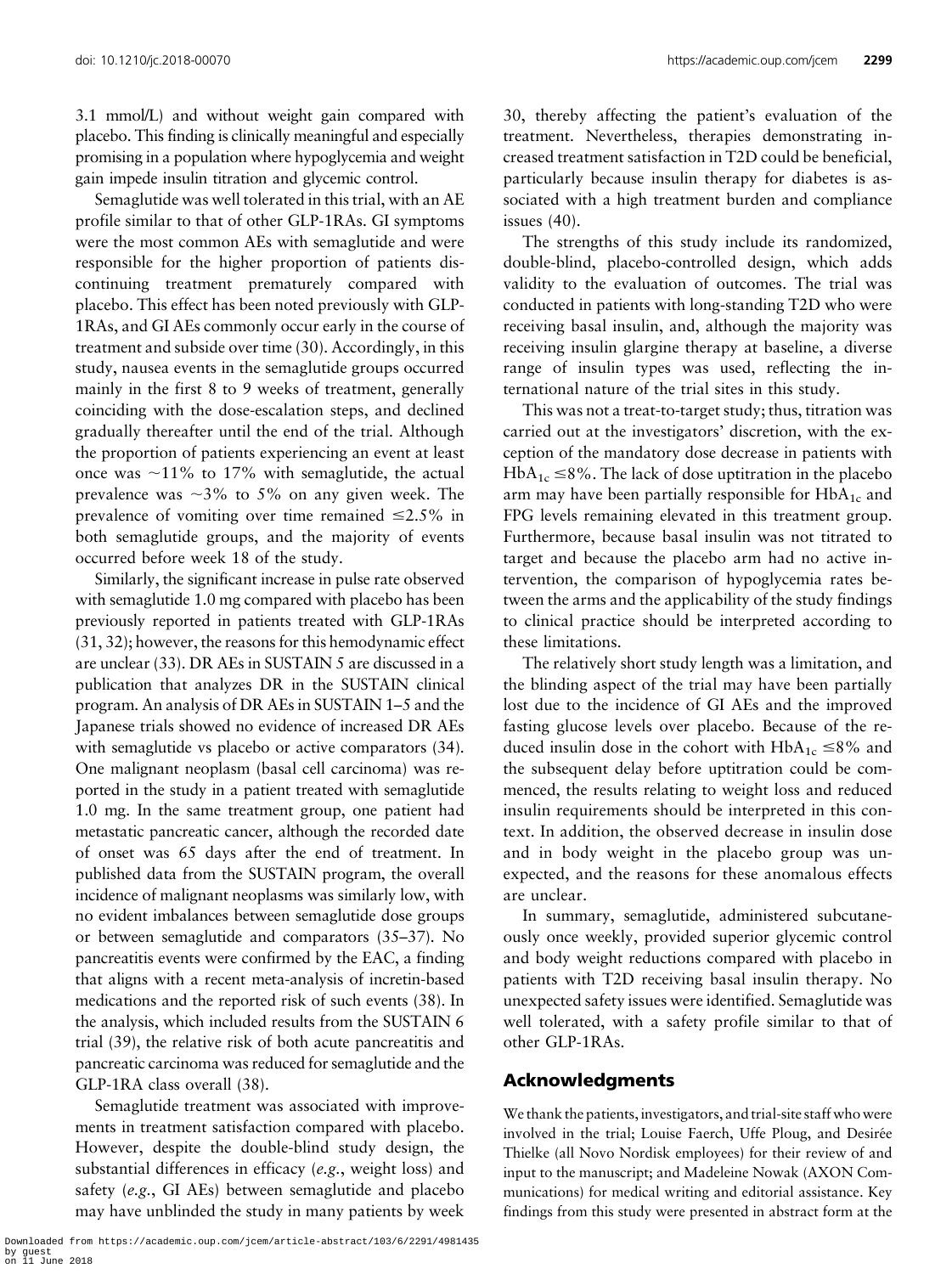<span id="page-9-0"></span>52nd EASD Annual Meeting, Munich, Germany, 12–16 September 2016.

Financial Support: This study was funded by Novo Nordisk A/S.

Clinical Trial Information: SUSTAIN 5 ClinicalTrials.gov no. NCT02305381 (registered 28 November 2014).

**Author Contributions:** All authors were site investigators, except those employed by Novo Nordisk, and took part in the conduct of the trial and the data collection. The data were analyzed by the statistical group. H.W.R. served as a Principal Investigator, researched the data, reviewed and edited the manuscript, and contributed to the discussion. I.L. researched the data, reviewed and edited the manuscript, and contributed to the discussion. J.R. reviewed and edited the manuscript and contributed to the discussion. R.d.l.R. reviewed and edited the manuscript and contributed to the discussion. L.R. reviewed and edited the manuscript and contributed to the discussion. D.S. researched the data and reviewed and edited the manuscript. E.A. reviewed and edited the manuscript and contributed to the discussion. P.-L.C. researched the data, reviewed and edited the manuscript, and contributed to the discussion. N.W. researched the data, wrote the manuscript, reviewed and edited the manuscript, and contributed to the discussion. P.N. researched the data, reviewed and edited the manuscript, and contributed to the discussion. All the authors have read the report critically and approved the submitted version, and all authors take responsibility for the contents of the article.

Correspondence and Reprint Requests: Helena W. Rodbard, MD, 3200 Tower Oaks Boulevard, Suite 250, Rockville, Maryland 20852. E-mail: [hrodbard@comcast.net.](mailto:hrodbard@comcast.net)

Disclosure Summary: H.W.R. has received grant support and fees for consultancy from AstraZeneca, Boehringer Ingelheim, Janssen, Lilly, Novo Nordisk and Sanofi. I.L. has received grant support from GI Dynamics, Merck, Novartis, Novo Nordisk, and Pfizer; travel and editorial support from Novo Nordisk; and editorial support from AstraZeneca, Boehringer Ingelheim, and Sanofi. J.R. has received research support from Novo Nordisk; Eli Lilly; Sanofi; Takeda; Bristol Myers Squibb; Diasome; Gann & Lee; Kowa; Calibra Medical, Inc.; Amylin, Medtronic; EISAI; Biodel; Johnson & Johnson; Amgen; Wyeth; Novartis; Dexcom; and Pfizer. R.d.l.R. has received grant support, speaker fees, and medical writing support from Novo Nordisk; grant support and speaker fees from Sanofi Aventis; speaker fees from Boehringer Ingelheim; and grant support fromAmylin,ElcelyxTherapeutics, GlaxoSmithKline, Intarcia Therapeutics, Merck, and Theracos. D.S. has received grants from AstraZeneca, Boehringer Ingelheim, Bristol-Myers Squibb, Elcelyx Therapeutics, Ligand Pharmaceuticals,Merck, Novo Nordisk, Roche, Sanofi, and Takeda and has received medical writing support from Novo Nordisk and Sanofi. L.R. has received grants and personal fees from Astra-Zeneca, Lilly, and Novo Nordisk. E.A. has received research support or grants and/or personal fees for lecturing and consulting on advisory boards and has received editorial support from Arkray, Inc.; Astellas Pharma, Inc.; AstraZeneca KK; Bayer Yakuhin Ltd; Bunkodo Co. Ltd; Daido Gakkan; Daiichi Sankyo; Eli Lilly Japan KK; Kissei Pharmaceutical Co.; Kowa Pharmaceutical Co. Ltd; Kyowa Hakko Kirin Co. Ltd; Kyowa Kikaku

Ltd; Medical Review Co. Ltd; Mochida Pharmaceutical Co. Ltd.; Mitsubishi Tanabe Pharma Corporation; MSD; Nankodo Co. Ltd; Nippon Boehringer Ingelheim; Novartis Pharma KK; Novo Nordisk; Ono Pharmaceutical; Sanofi KK; Sanwa Kagaku Kenkyusho Co.; Shionogi & Co. Ltd; Sumitomo Dainippon Pharma Co.; Taisho Toyama Pharmaceutical Co. Ltd.; Takeda Pharmaceutical Company; T-Pec Corporation; and Wiley Publishing Japan Co. Ltd. P.-L.C. reports being an employee of Novo Nordisk Inc.while the trialwas conducted.N.W. reports being an employee of Novo Nordisk A/S. P.N. reports receiving research support from Novo Nordisk.

## References

- 1. UK Prospective Diabetes Study (UKPDS) Group. Intensive bloodglucose control with sulphonylureas or insulin compared with conventional treatment and risk of complications in patients with type 2 diabetes (UKPDS 33). Lancet. 1998;352(9131):837–853.
- 2. Bailey CJ, Kodack M. Patient adherence to medication requirements for therapy of type 2 diabetes. Int J Clin Pract. 2011; 65(3):314–322.
- 3. Holman RR, Paul SK, Bethel MA, Matthews DR, Neil HA. 10-year follow-up of intensive glucose control in type 2 diabetes. N Engl J Med. 2008;359(15):1577–1589.
- 4. Ohkubo Y, Kishikawa H, Araki E, Miyata T, Isami S, Motoyoshi S, Kojima Y, Furuyoshi N, Shichiri M. Intensive insulin therapy prevents the progression of diabetic microvascular complications in Japanese patients with non-insulin-dependent diabetes mellitus: a randomized prospective 6-year study. Diabetes Res Clin Pract. 1995;28(2):103–117.
- 5. Stratton IM, Adler AI, Neil HA, Matthews DR, Manley SE, Cull CA, Hadden D, Turner RC, Holman RR. Association of glycaemia with macrovascular and microvascular complications of type 2 diabetes (UKPDS 35): prospective observational study. BMJ. 2000; 321(7258):405–412.
- 6. Swinnen SG, Hoekstra JB, DeVries JH. Insulin therapy for type 2 diabetes. Diabetes Care. 2009;32(Suppl 2):S253–S259.
- 7. Meloni AR, DeYoung MB, Lowe C, Parkes DG. GLP-1 receptor activated insulin secretion from pancreatic  $\beta$ -cells: mechanism and glucose dependence. Diabetes Obes Metab. 2013;15(1):15–27.
- 8. Potts JE, Gray LJ, Brady EM, Khunti K, Davies MJ, Bodicoat DH. The effect of glucagon-like peptide 1 receptor agonists on weight loss in type 2 diabetes: a systematic review and mixed treatment comparison meta-analysis. PLoS One. 2015;10(6):e0126769.
- 9. Flint A, Raben A, Astrup A, Holst JJ. Glucagon-like peptide 1 promotes satiety and suppresses energy intake in humans. J Clin Invest. 1998;101(3):515–520.
- 10. Buse JB, Bergenstal RM, Glass LC, Heilmann CR, Lewis MS, Kwan AY, Hoogwerf BJ, Rosenstock J. Use of twice-daily exenatide in Basal insulin-treated patients with type 2 diabetes: a randomized, controlled trial. Ann Intern Med. 2011;154(2):103–112.
- 11. Seino Y,Min KW, Niemoeller E, Takami A; EFC10887 GETGOAL-L Asia Study Investigators. Randomized, double-blind, placebocontrolled trial of the once-daily GLP-1 receptor agonist lixisenatide in Asian patients with type 2 diabetes insufficiently controlled on basal insulin with or without a sulfonylurea (GetGoal-L-Asia). Diabetes Obes Metab. 2012;14(10):910–917.
- 12. Samson SL, Garber AJ. A plethora of GLP-1 agonists: decisions about what to use and when. Curr Diab Rep. 2016;16(12):120.
- 13. Madsbad S. A review of head-to-head comparisons of GLP-1 receptor agonists. Diabetes Obes Metab. 2015;18(4):317–322.
- 14. Polonsky WH, Fisher L, Hessler D, Bruhn D, Best JH. Patient perspectives on once-weekly medications for diabetes. Diabetes Obes Metab. 2011;13(2):144–149.

Downloaded from https://academic.oup.com/jcem/article-abstract/103/6/2291/4981435 by guest on 11 June 2018